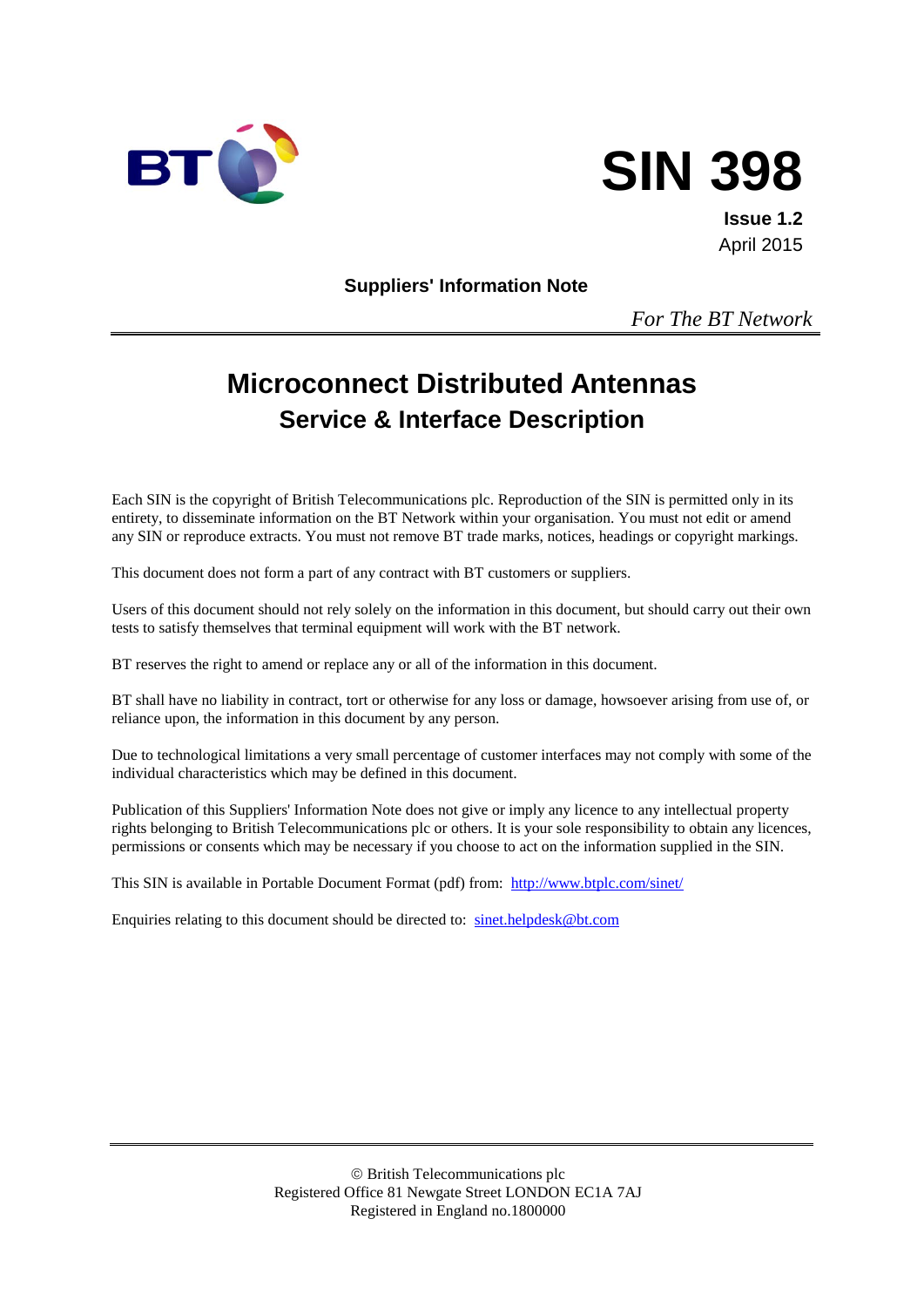| 1.               |       |  |  |  |
|------------------|-------|--|--|--|
| 2.               |       |  |  |  |
|                  | 2.1   |  |  |  |
|                  | 2.2   |  |  |  |
|                  | 2.3   |  |  |  |
|                  | 2.3.1 |  |  |  |
|                  | 2.3.2 |  |  |  |
|                  | 2.3.3 |  |  |  |
|                  | 2.3.4 |  |  |  |
|                  | 2.3.5 |  |  |  |
|                  | 2.3.6 |  |  |  |
|                  | 2.3.7 |  |  |  |
| 3.               |       |  |  |  |
|                  | 3.1   |  |  |  |
|                  | 3.2   |  |  |  |
| $\overline{4}$ . |       |  |  |  |
| 5.               |       |  |  |  |
| 6.               |       |  |  |  |
| 7.               |       |  |  |  |

## **CONTENTS**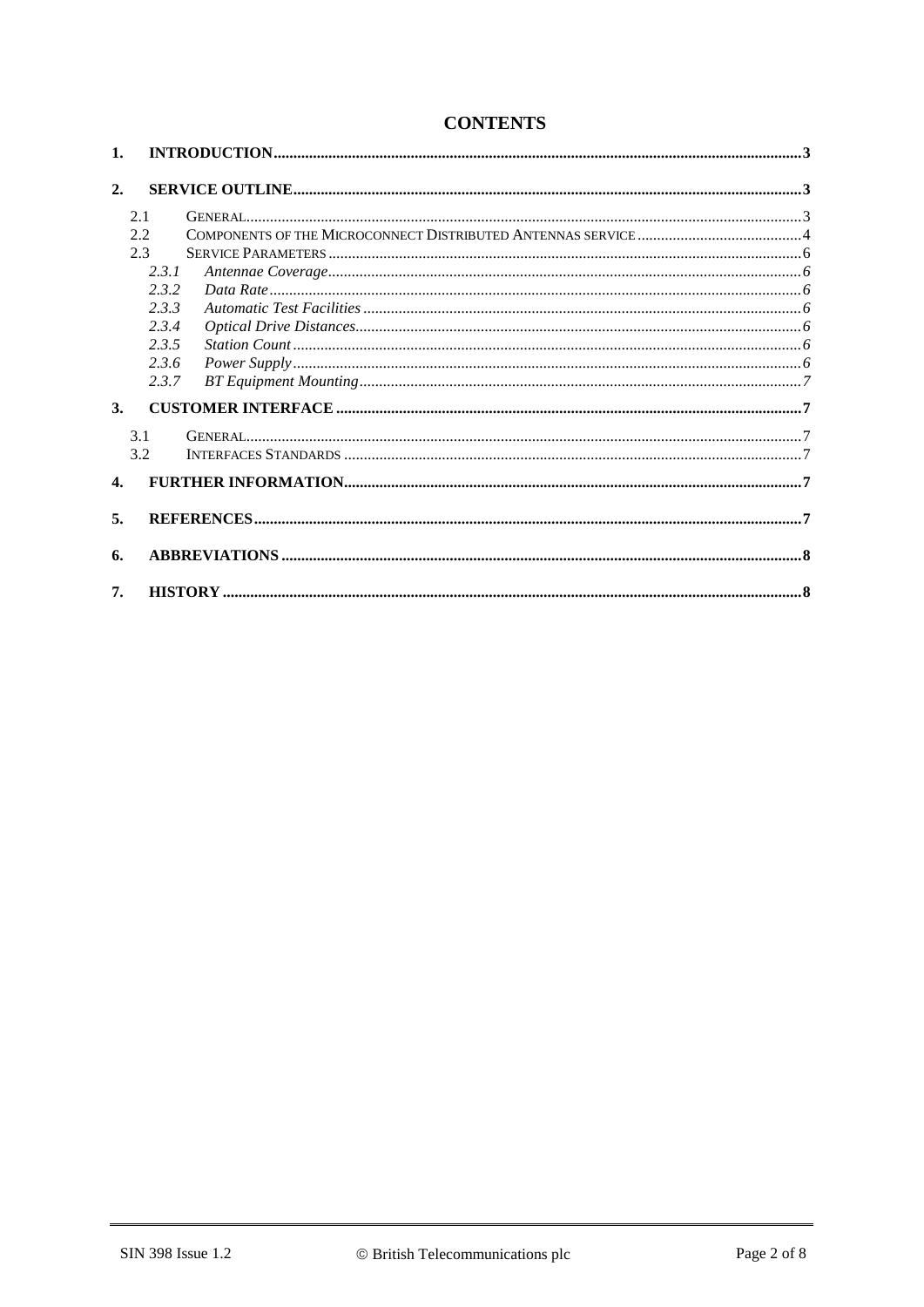### **1. Introduction**

This Suppliers' Information Note (SIN) describes the BT Microconnect Distributed Antennas service. The service is an area coverage proposition intended to form a transmission link in the RF access network of Operators in the mobile and radio sector.

**Please note that the BT Microconnect Distributed Antennas service is no longer available for new supply. An Ofcom exemption is in place for existing contracts.**

### **2. Service Outline**

### **2.1 General**

The BT Microconnect Distributed Antennas service is addressed at the mobile and radio coverage market in Dense Urban Areas. An array of small, low power, antennae is used to facilitate the desired coverage and performance, equal to or better than a traditional macrocellular site. The radio basestation equipment is located in a central location and connected to the antennae by fibre optical cable.





Outline of the BT Microconnect Distributed Antennas Concept.

The Microconnect Distributed Antennas service is designed to allow the Operators to provide their customers with a 64kbit uplink / 384kbit downlink service. The infrastructure can be shared between multiple Operators.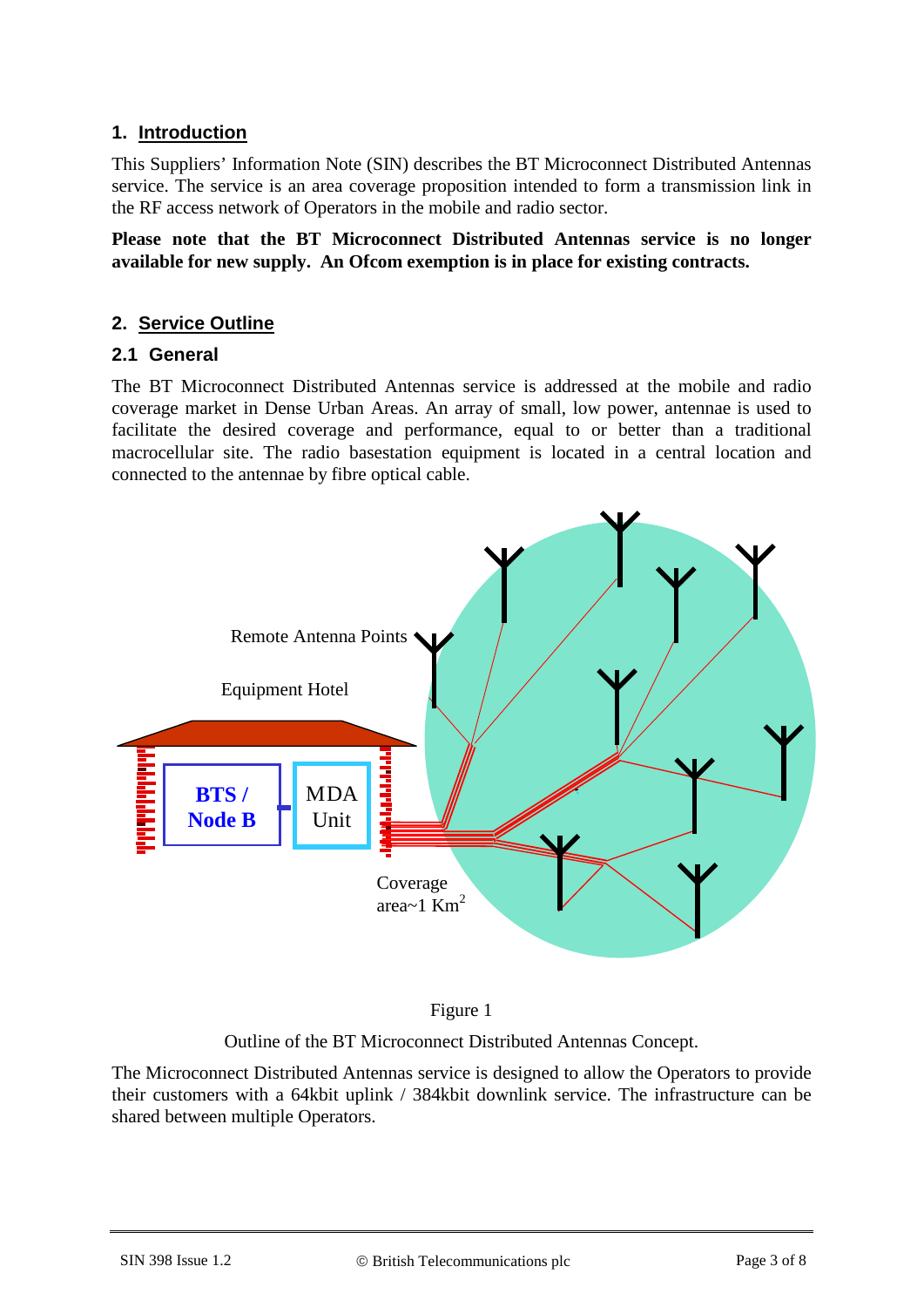### **2.2 Components of the Microconnect Distributed Antennas service**

The Microconnect Distributed Antennas system can be considered in four parts:

- DAS (Distributed Antenna System) Master unit
- BT access network optical fibre
- Remote Radio over Fibre (RoF) Unit (Remote Antennae Points)
- Supervisory and Management facilities

The DAS Master Units are located in a radio equipment 'hotel' provided by BT and typically located in a Telephone Exchange building. The connection between the Master and Remote units is provide by using existing BT Access network optical fibre and ducting. The 'hotel' provides a range of facilities:

- DAS Master Units
- Access network Optical Fibre termination
- Secure accommodation for the Operators' radio equipment
- Power and air conditioning

The Remote Antennae Points are positioned throughout the specified coverage area to provide the RF performance required. The remote antennae points are comprised of three parts

- RoF Electronics
- Antennae and feeder
- Cabinet / antennae support structure

The Microconnect Distributed Antennas service provides network management and supervisory facilities to allow monitoring of the status of the master and remote units from BT's general network management centres.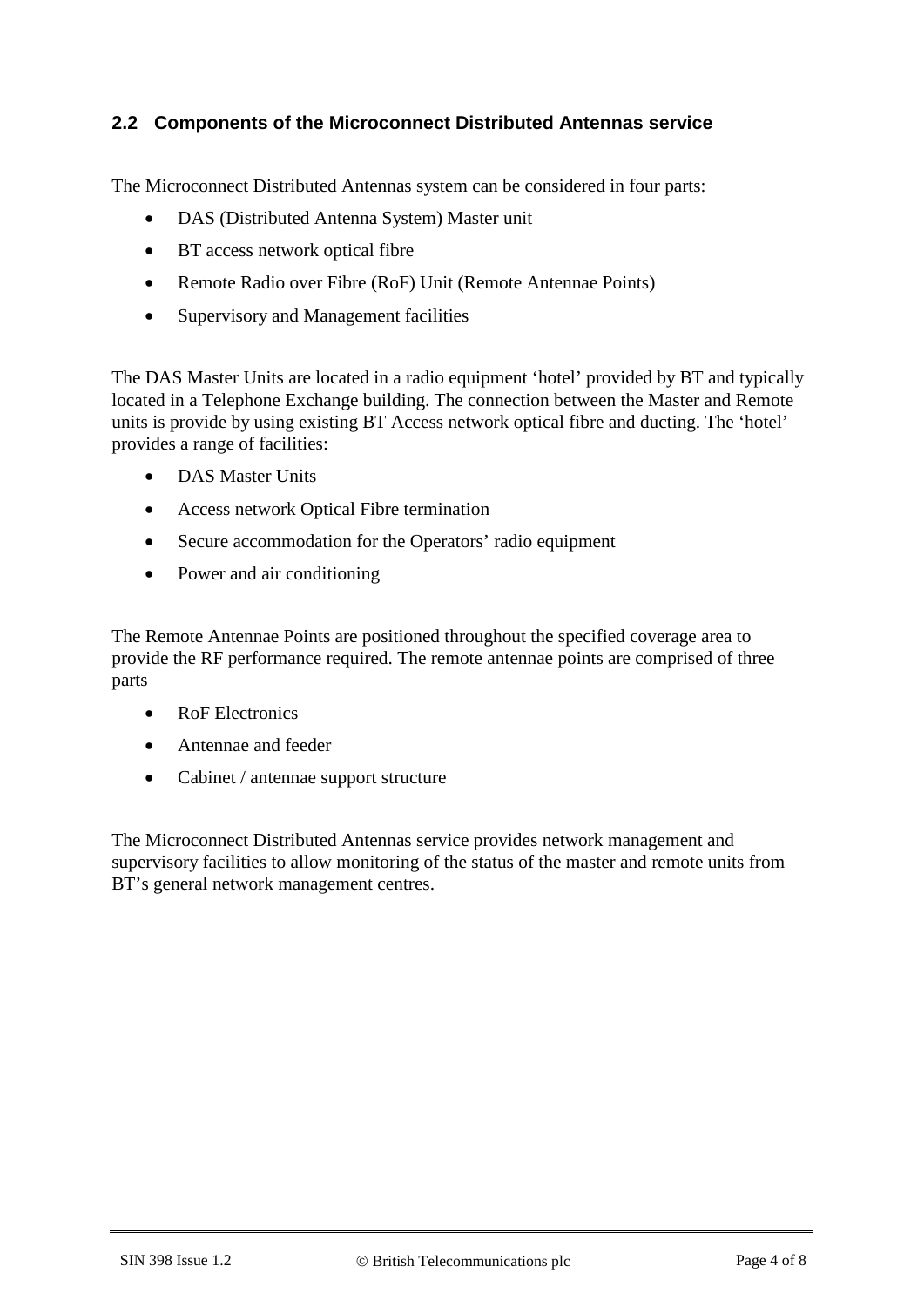

### Figure 2 – Basic MDA RoF Schematic

Multiple RF signals combined and then broadcast from a number of remote antennae (Receive path not shown)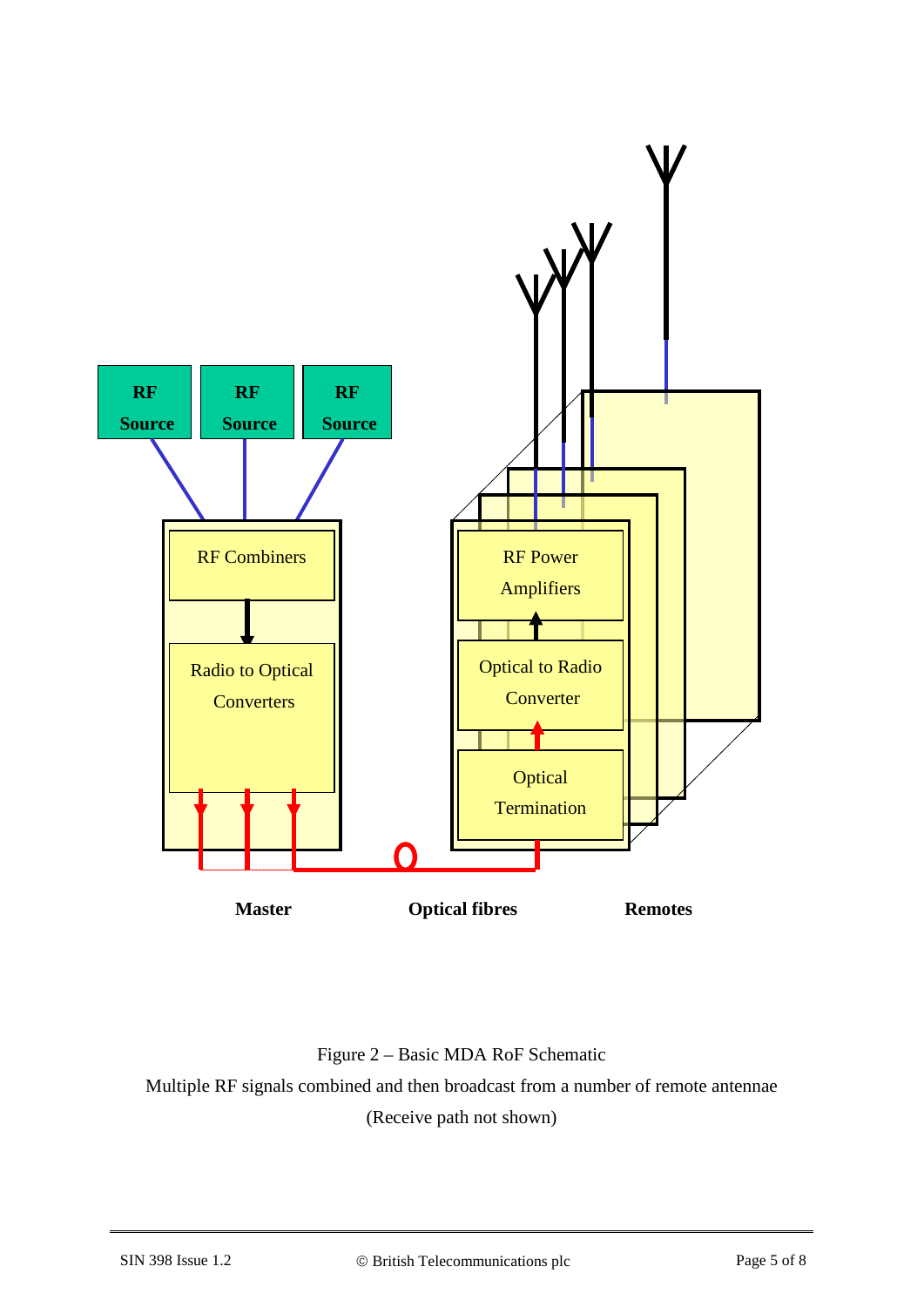### **2.3 Service Parameters**

#### **2.3.1 Antennae Coverage**

The antennae will drive the customer signals up to 200m, or less, depending on the environmental interference and the signal strength input to the system.

#### **2.3.2 Data Rate**

The service is a technology and protocol neutral scheme that will reflect the input data rate supplied by the customer, subject to the following limitations:

- Target data rate per UMTS RF channel 384kbits downlink / 64kbits uplink with <50% of the available channel (code) power.
- Maximum number of UMTS channels per remote NTE is 4, 5 or 8 depending on the MDA network and equipment configuration.

The data rate per GSM carrier is dependent on the Operator's network configuration and strategy:

- 7 x 13kbit (GSM on the BCH channel)
- 8 x 13kbit (GSM on a TCH channel)

or,

• n x m kbit (GPRS where n is 1 to 8 and m is dependant on the code scheme selected)

#### **2.3.3 Automatic Test Facilities**

The system will automatically monitor its own performance and that of the (internal) fibre link. Any faults or alarms will be notified back to the central OMC for handling by BT's fault management systems.

#### **2.3.4 Optical Drive Distances**

The system allows customers to remotely site their radio basestation equipment up to 10Km away (fibre distance) from the antennae. (The distance is limited by GSM protocol timing constraints).

#### **2.3.5 Station Count**

A single customer Radio basestation can be connected to up to 8 remote antennae.

#### **2.3.6 Power Supply**

BT will provide the power supply at the equipment hotel and remote antennae locations.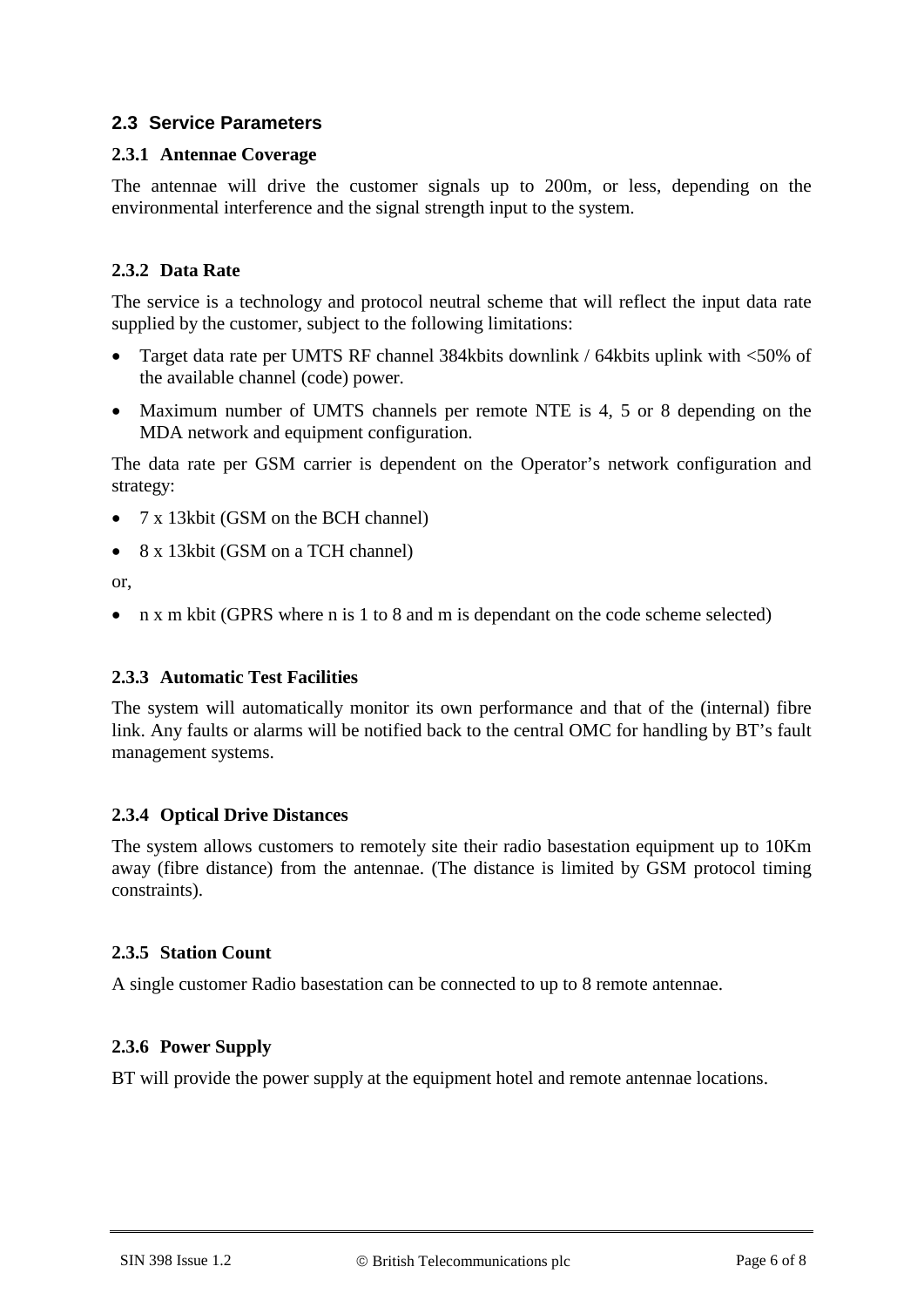### **2.3.7 BT Equipment Mounting**

The BT DAS Master NTE will be mounted in vertical 19" equivalent racks located next to the Customer Radio basestations in the equipment hotel.

The BT Remote antennae will be mounted in suitable structures at various locations in the coverage area.

### **3. Customer Interface**

### **3.1 General**

The Network Termination Points (NTP), i.e. the point of connection between the BT Network Terminating Equipment (NTE) and the Customer, are located at:

- The antennae connection point in the equipment hotel, and
- The outer surface of the antennae at the remote point.

### **3.2 Interfaces Standards**

The interface at the antennae connection point is presented at the NTE as one  $75\Omega$  impedance BNC socket (female) per Operator radio basestation. The interface will comply with either:

- $\text{GSM05.05}^{[1]}$  Annex E and  $\text{GSM11.26}^{[2]}$ , or
- UMTS TS 25.106<sup>[3]</sup> and UMTS TS 25.143<sup>[4]</sup>

by arrangement.

### **4. Further information**

Further information regarding BT's Microconnect Distributed Antennas service is available using the contact information at <http://www.btplc.com/sinet/>

#### **5. References**

<span id="page-6-3"></span><span id="page-6-2"></span><span id="page-6-1"></span><span id="page-6-0"></span>

| $\mid$ [1] GSM05.05 | <b>Radio Transmission and Reception</b>                            |
|---------------------|--------------------------------------------------------------------|
| $\mid$ [2] GSM11.26 | <b>GSM Repeater Equipment Specification</b>                        |
|                     | [3] UMTS TS 25.106 UTRA Repeater; Radio transmission and reception |
|                     | [4] UMTS TS 25.143 UTRA repeater; Conformance testing              |